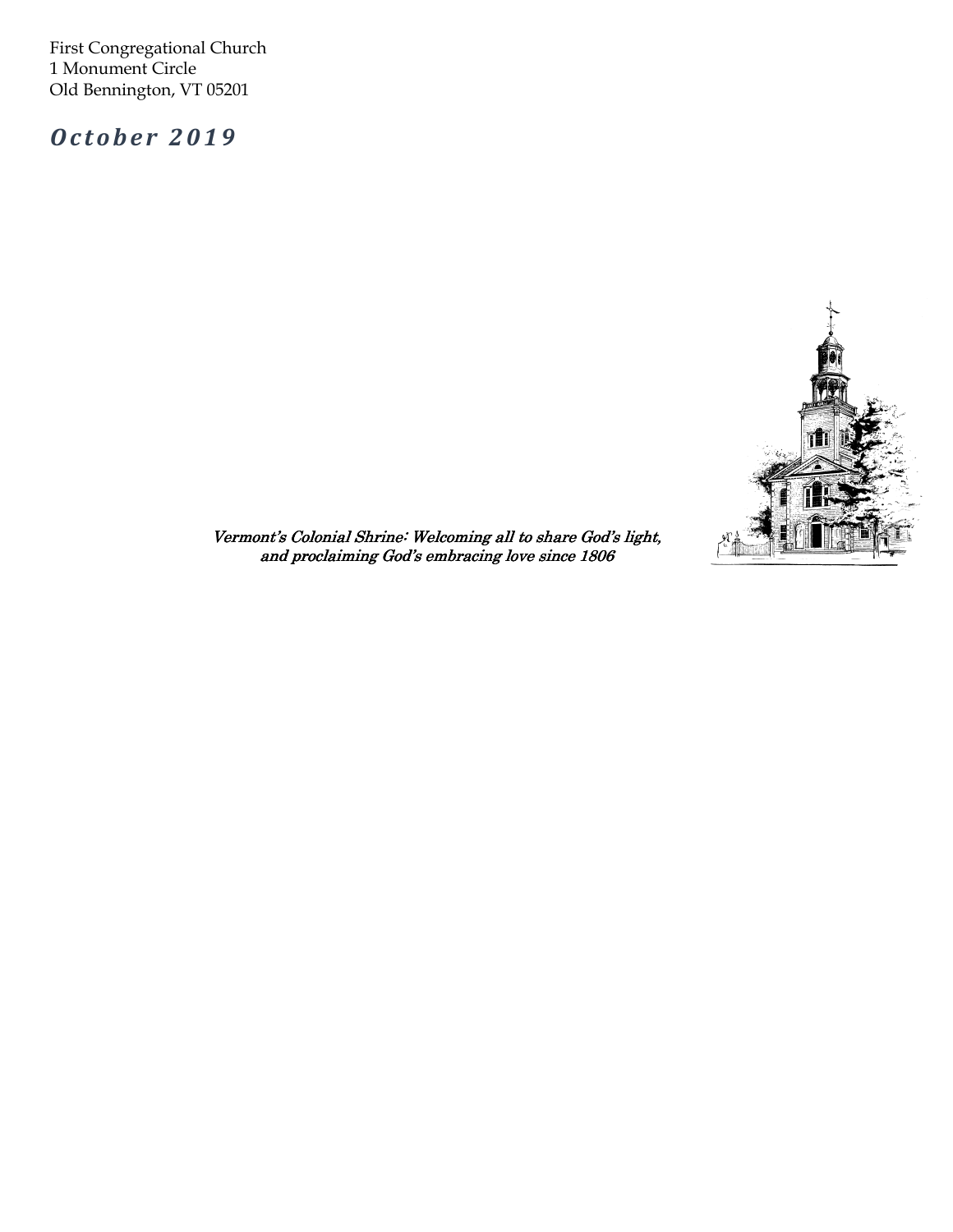The Lantern

Newsletter of the First Congregational Church

(Old First Church)



October 2019

## **FROM THE MINISTER**

 On an October afternoon standing near the cemetery side of the church, perhaps even in the graveyard, looking toward the belfry or perhaps out over the valley toward the Green Mountains by Woodford and toward Glastonbury, things look quiet and peaceful. Perhaps that is one reason why people come here, part of busy, long days on the road seeing this and that, but winding up here, a little away from the traffic sensing beauty, agelessness and a spiritual presence. We crave that perspective and calm in our lives—even when we take time off we tend fill it with activity. Here all that activity comes to a rest, a literal resting place, and perhaps in that unknown eternity a glimpse of what we were looking for all along.

 I'm glad for that, but it is also true that beneath the beauty we can enjoy, others are dealing with hard problems, many never voiced. This is true in everyone's life. A surface calm may not show the sorrow or the worry or the pain we carry. Today, however, is not a message about our inner lives. A similar but practical thing is true for the church as well. Beneath the stillness and beauty and lively friendships we share, church needs and operations challenge us. The trustees had a very full summer and September looking at details others might never see. The new refrigerator and cabinet in the Barn. The testing of the water supply and pipes deep (enough) underground. The process of preparing and figuring out how grants and our own limited funds can repair masonry and do the hundred other things our serene but always challenging buildings require. Greasing the gearing so that our Sunday bell can ring out effortlessly (or nearly so!). Seeing to the rewiring and the new electrical outlets in the meetinghouse. Rearranging the entryway space each Sunday from worship and fellowship so we might welcome tourists for another week.

 That paragraph could go longer. This sense of peace and beauty requires work. Such things do not drop into our lives but come graciously as we prepare by working and listening for the good things God might do.

 Thanks giving is for November…but it is always right to give thanks to God and each other. Look at this October with its glory and brief beauty and say thanks for things seen and unseen. Let us not forget the dedicated and constant work that makes each good day what it is.

- Rev. Ken Clarke

## **ADULT EDUCATION OPPORTUNITIES**

The Tuesday afternoon *Bible Study* group continues to meet at the Barn at 4:00 PM unless otherwise noted. All are welcome!

*The Jewish Roots of Christianity*  Adult Education Lecture series given by Jennifer Daks



Lehman scholar - Hebrew College, Boston

## **12:30 p.m. – 3:00 p.m. at the Barn**

October 13<sup>th</sup> "The Fourth Commandment" (The Sabbath Day)

November 10<sup>th</sup> "The Old Testament" (The Hebrew Bible - The Torah)

December 8<sup>th</sup> "Light in the Darkness" (Christmas and Chanukah)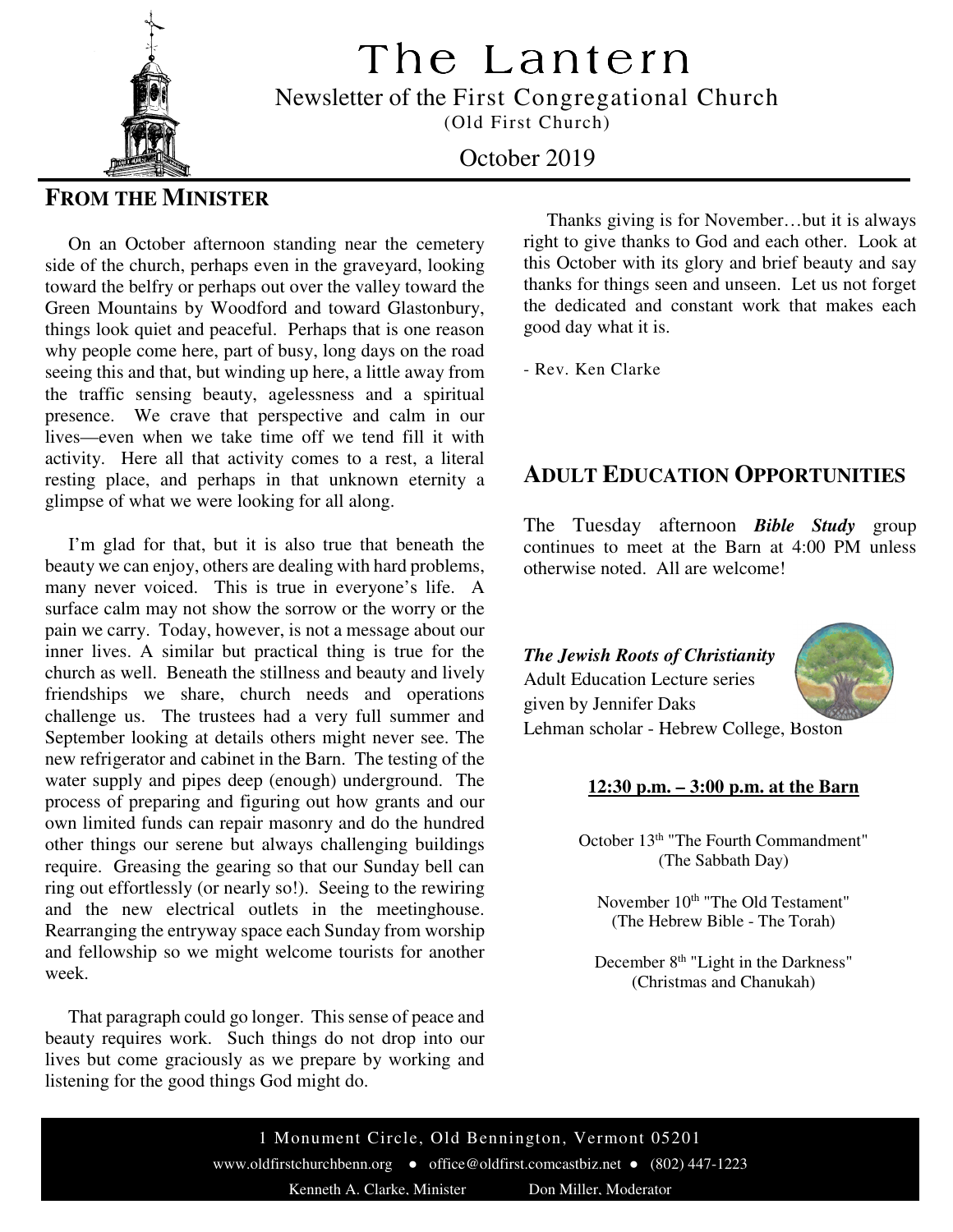## **OPEN CHURCH**

 Though there are still many green leaves on the trees "Leaf-Peeper Season" at Old First Church has begun in full force!!! Our docents have been very busy welcoming visitors from far and wide. They chat awhile and relate a bit of history which leaves our guests feeling a sense of



connection. The donation box fills easily when people feel the warmth of our welcome! We owe a debt of gratitude to our wonderful and charming guides for making this a successful program year after year.

With the late fall season we are experiencing in the northeast we will play it by ear as to when to officially close Open Church on a daily (or semi-daily) basis. Beyond our estimated closing date of October  $20<sup>th</sup>$  we encourage our guides to feel free to open the church to tourists on their regular day or any other time if inspired.

**SPECIAL THANKS TO OUR OPEN CHURCH TEAM:**

 Hibbard, Sue Katz, Walt Klinger, Mary LaCasse, Brandy Lesser, Jeannette Lesser, Don Miller, Ann Bugbee, Paul Capriola, Stacy Carreau, Claudia Dalton, Jim Dilley, Patty Duffy, Betsy Ehrenfreund, Paul Goodrich, Lou & Marie Guariniello, Bill Hartz, Ann Herrick, Marietta Patrice Nolan, Dave & Marsha Pilachowski, Vicky Printz, Jane Radocchia, Muriel Rice, Wendy Schmitt, Don Swanda, Bob Tegart, Amy Tronsen, Kathy Wagenknecht and Roberta Webb.

## **OPEN CHURCH WRAP UP MEETING AND DOCENT LUNCHEON:**

We invite our docent team and all who might be interested in learning more about Open Church to the Barn on Sunday, November 17 after worship for a wrap up meeting and lunch.

# **WOMEN'S BOOK GROUP**

The Women's Book Group will meet on Thursday, October 24, 6:30 PM at Wendy Schmitt's house to discuss the book *Before We Were Yours* by Lisa Wingate. If you would like more information about the Women's Book Group, feel free to attend the next meeting or speak with Wendy Schmitt.

## **STEWARDSHIP SUNDAY**

As we enter the last quarter of the year we need to turn our attention toward the workings of the church, which includes planning the budget for 2020, filling advocacy and board vacancies and having our congregation determine their financial support to the church. In late October a letter and pledge card will be mailed. Please be thinking about what God calls you to give as each of us plays our part in the work and worship of the church. Pledge cards can be returned to the church office or dropped in the birdhouse size wooden church which will be set out in the narthex on Sunday mornings leading up to Stewardship Sunday on November 10.

# **MOMMY AND ME YOGA:**

Mommy and Me Yoga: Join us on Thursday nights at the Barn (Monument Circle), 6–7pm for Mommy and Me Yoga and mindful meditation (or Grandma and me/auntie and me). Sam Strubel (yoga teacher and N. Bennington School Elementary teacher) will lead an open forum of mommy and me yoga for kids ages newborn to 6 and any age for adults. The cost is \$10 per mommy and me. After 45 minutes the group will take a 5 minute break to let kiddos get a snack and change into jammies. Then we will listen to music and read a poem or reflective reading from our Lenten devotional booklet.



 JOIN us after worship on **Sunday, Oct. 20 for the annual Harvest Meal**, a fall-time gathering that we look forward to every year! We bring our favorite seasonal dishes to this meal. This can be a newly discovered recipe or one that you fondly remember from childhood. Be sure to let us know if you can attend and what kind of dish you plan to bring to share (main dish, salad, dessert). Sign up on the BLOG or contact the church office. We will be setting up the dining room on Saturday the  $19<sup>th</sup>$  at noon, if you are able, stop by to lend a hand!

## **FREE SUNDAY SUPPER**

Our church hosts the Free Sunday Supper next on November  $10<sup>th</sup>$ at the Second Congregational Church. We are looking for volunteers to help prepare the meal and for food items. Can you help?

| Spaghetti | Parmesan cheese | Salad            |  |
|-----------|-----------------|------------------|--|
| Meatballs | Italian Bread   | Italian dressing |  |
|           |                 | <b>Brownies</b>  |  |